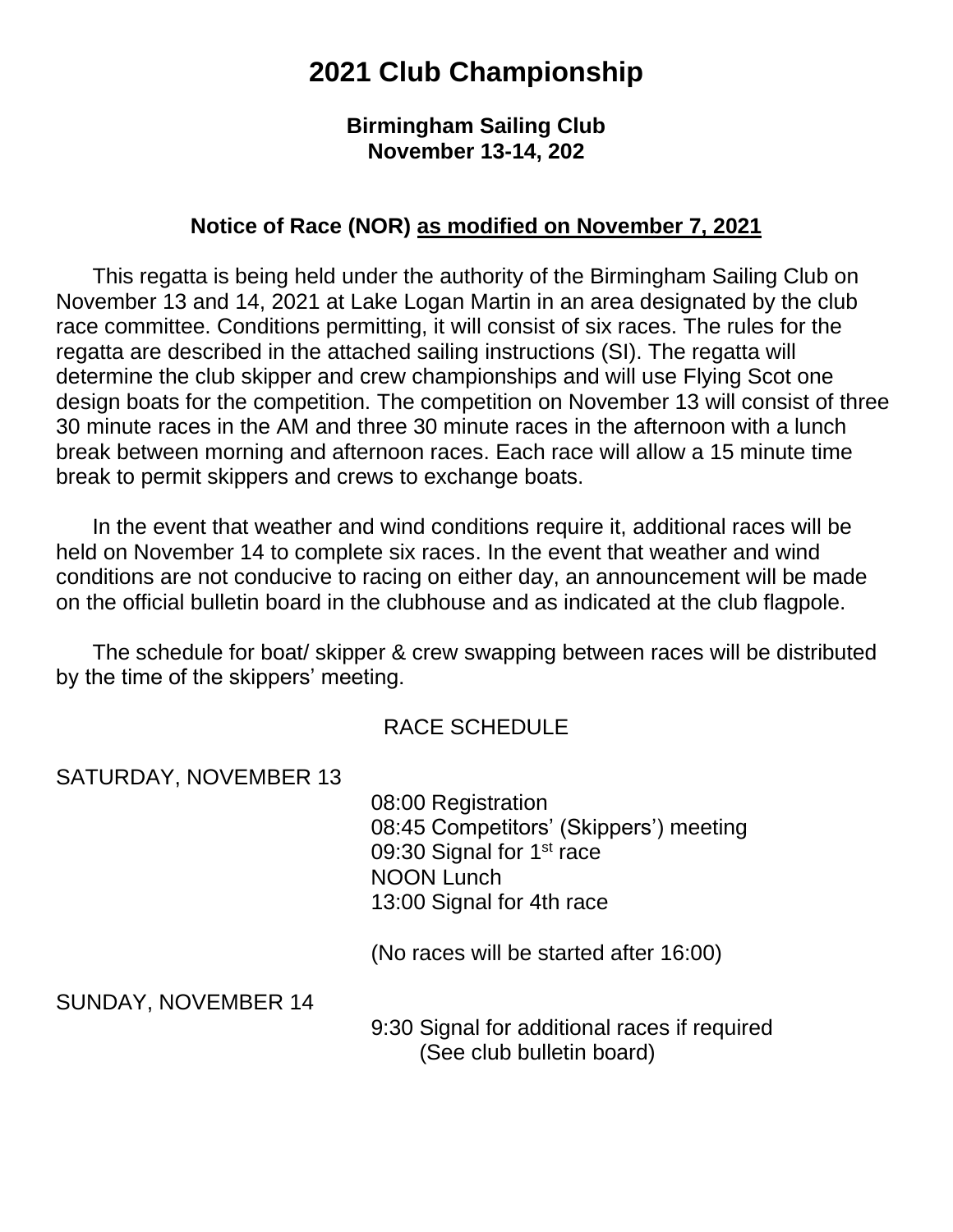### **1. Rules**

- **1.1** The rules for this regatta are determined as defined in the US Sailing Racing Rules of Sailing (RRS, 2021-2024), the Notice of Race (NOR, see above) and these Sailing Instructions (SI). In the event that there is a conflict between the NOR and the SI, the SI shall prevail.
- **1.2** US Sailing Prescription Appendix V1 shall be in effect.

# **2. Notices (Communications) to Competitors**

- **2.1** A competitors' meeting (aka "skippers' meeting") will be held at 8:45 Saturday on the patio of the clubhouse.
- **2.2** Notices for the regatta will be posted on the official notice board located in the clubhouse.

### **3. Signals Made Ashore**

- **3.1** Signals made ashore will be displayed from the flagpole in front of the clubhouse accompanied by a sound signal.
- **3.2** When code flag "AP" is displayed ashore, the "1 minute" signal is changed to mean "not less than 30 minutes".
- **3.3** When the race committee returns to shore at the end of the day, it will make one long sound signal to indicate the beginning of a one hour time limit for the filing of protests.

# **4. Schedule of Race Activities**

- **4.1** See the NOR above.
- **4.2** Preliminary warning: The race committee will make a series of short signals to indicate that the warning signal for the next race is about to begin.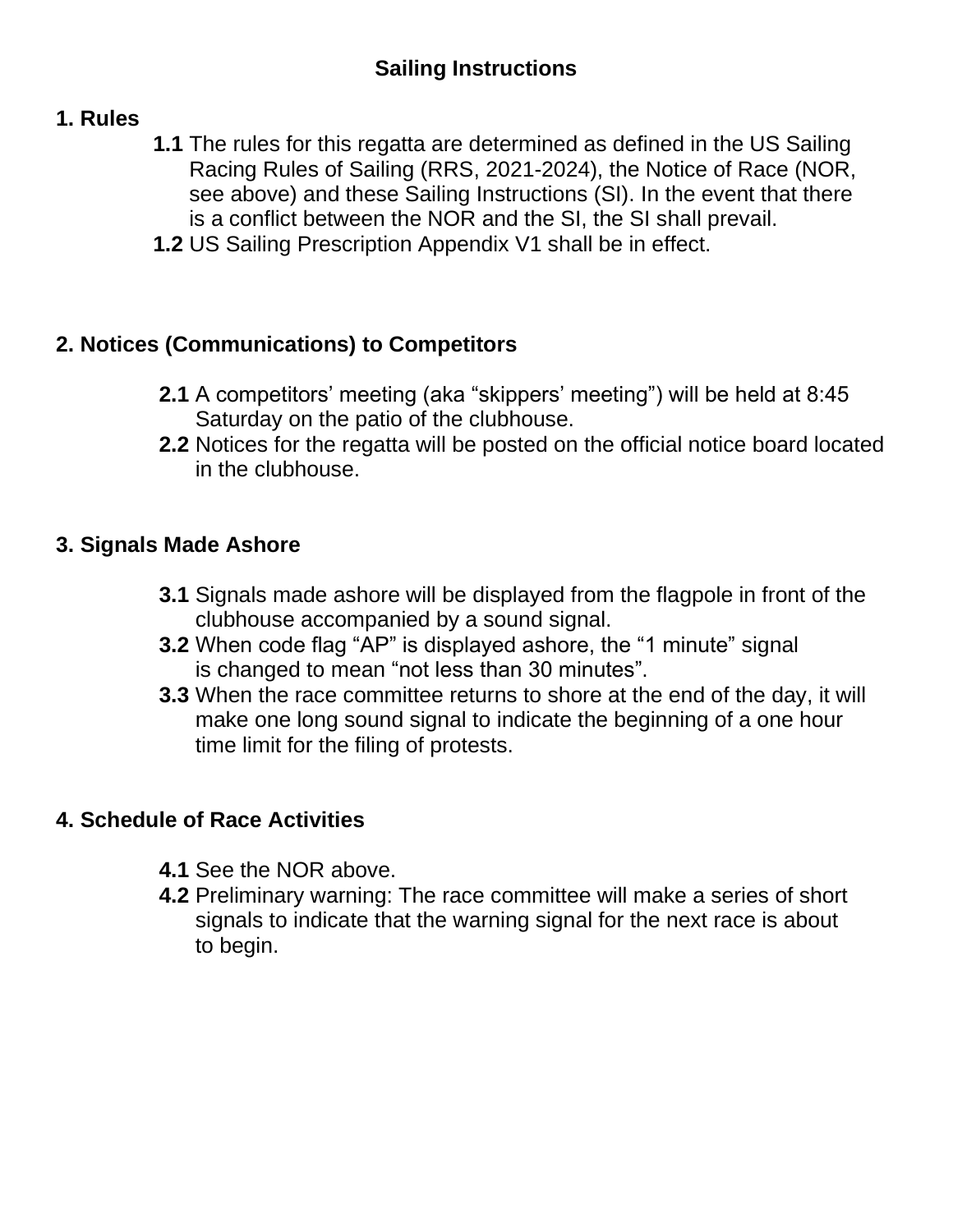- **5.1** The race committee signal boat will display letters designating the course in the order of rounding including the finishing mark. It will not display a starting mark.
- **5.2** "A" indicates the windward mark; "B" indicates an offset mark; "C" indicates the leeward mark; and "X" indicates the downwind finishing mark (not a rounding mark). Not every mark may be used for a course.
- **5.3** The marks will also be described at the competitors' meeting.
- **5.4** The starting line is not an obstruction and there is no closed gate.

# **6. The Start**

- **6.1** The race will be started in accordance with RRS 26.
- **6.2** The starting line will be defined as the line between a staff displaying an orange flag on the committee signal boat and a port end pin with an orange pennant.
- **6.3** The starting sequence (warning signal) will begin with the Flying Scot Class flag (*FS* symbol).
- **6.4** The preparatory signal may be replaced by an I-flag (RRS 30.1, black circle on a yellow background) at the discretion of the race committee.

# **7. Recalls**

- **7.1** Individual recalls will be signaled as in RRS 29.1 (blue cross on white background). The race committee will attempt to hail the OCS boat(s) involved.
- **7.2** Marine radios may be used to notify OCS boats with the concurrence of the PRO on the committee signal boat using the X flag.
- **7.3** If a general recall is made, the I-flag rule (RRS 30.1) may then be used.

# **8. The Use of VHF Radios**

- **8.1** The use of VHF radios to monitor the race committee and learn of emergencies during the regatta is reasonable and useful.
- **8.2** Communication or requesting of information by a competitor from any member of the race committee in the conduct of a race will not be condoned and could be construed as misconduct [RRS 69.1 (b) (1)].
- **8.3** The race committee reserves the right to change radio frequencies if it judges that there is interference in the fair conduct of the regatta. Competitors, however, are encouraged to promptly report any emergencies to the PRO or any member of the race committee.